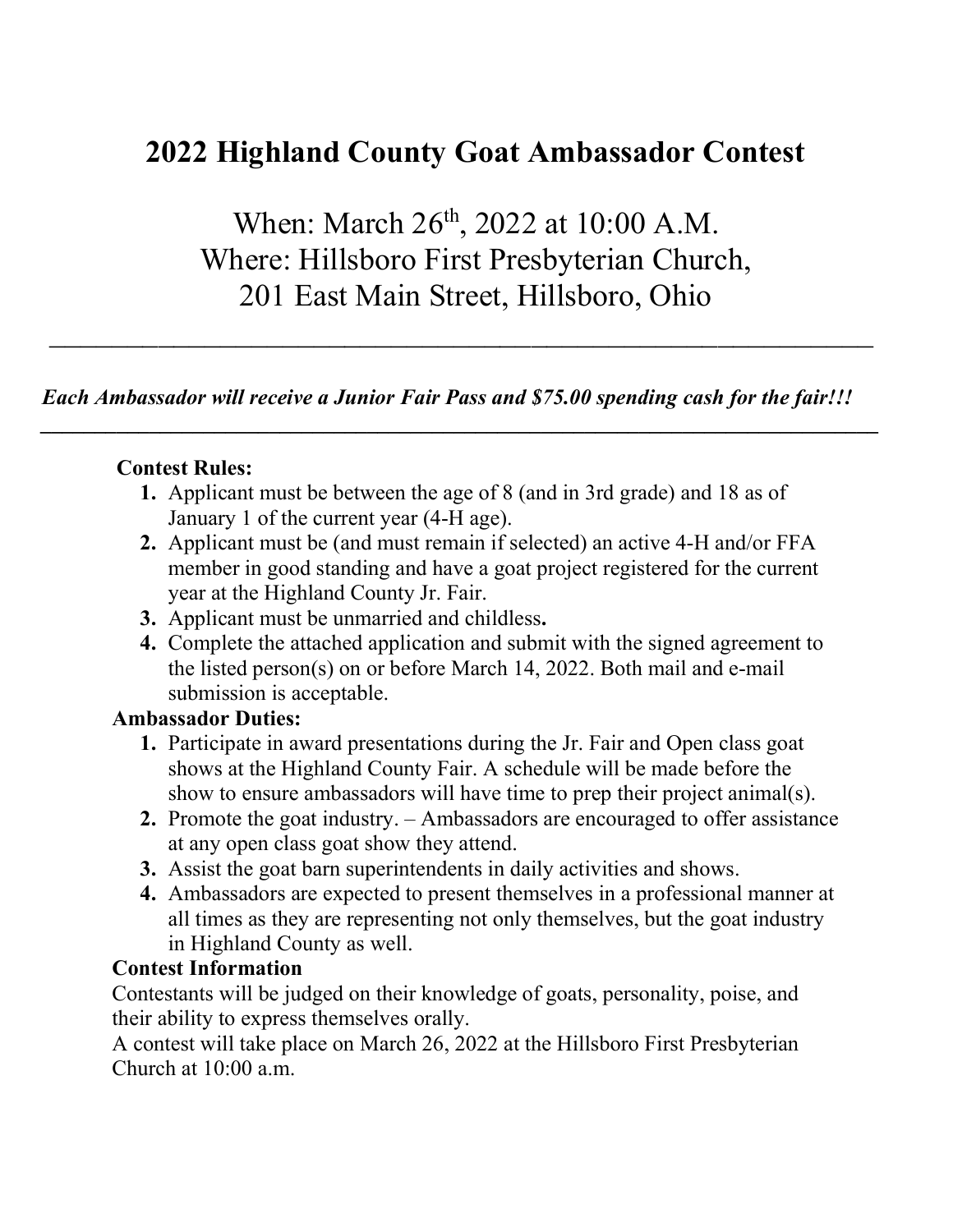Two awards will be given. Junior Ambassador will be awarded to a contestant from ages 8 and in 3rd grade to 12 as of January 1, 2022. Senior Ambassador will be awarded to a contestant from ages 13 to 18 as of January 1, 2022. In the event that there are only contestants from the same age division, two winners (ambassador and runner-up) may be named from the same age division.

Contestants must be prepared to give a speech (Jr. 1-3 minutes, Sr. 3-5 minutes) and answer questions from the Judges.

Speech Topic: Share your most memorable moment or experience related to your goat project.

I acknowledge that I have read the above description and understand what is expected of me if I am chosen as Goat Ambassador.

 $\mathcal{L}_\text{max}$  , and the contract of the contract of the contract of the contract of the contract of the contract of the contract of the contract of the contract of the contract of the contract of the contract of the contr

|                                                                       | Signature:                                                                                                                                                                        |
|-----------------------------------------------------------------------|-----------------------------------------------------------------------------------------------------------------------------------------------------------------------------------|
|                                                                       | Name:                                                                                                                                                                             |
| I, the parent/guardian of<br>complete the duties expected of him/her. | , consent to<br>him/her participating in the Goat Ambassador contest and should he/she be<br>selected, I agree to assist him/her in any way necessary to ensure he/she is able to |

Signature: \_\_\_\_\_\_\_\_\_\_\_\_\_\_\_\_\_\_\_\_\_\_\_\_\_\_\_\_\_\_\_

Name: \_\_\_\_\_\_\_\_\_\_\_\_\_\_\_\_\_\_\_\_\_\_\_\_\_\_\_\_\_\_\_\_\_\_

Please return completed form & this signed agreement to: Highland Co. Goat Association, % Sarah Covert 966 State Route 131 Lynchburg, Ohio 45142. Or email to sarahcovert@rocketmail.com. Any questions can be directed to Sarah Covert (937) 205-0398, call or text.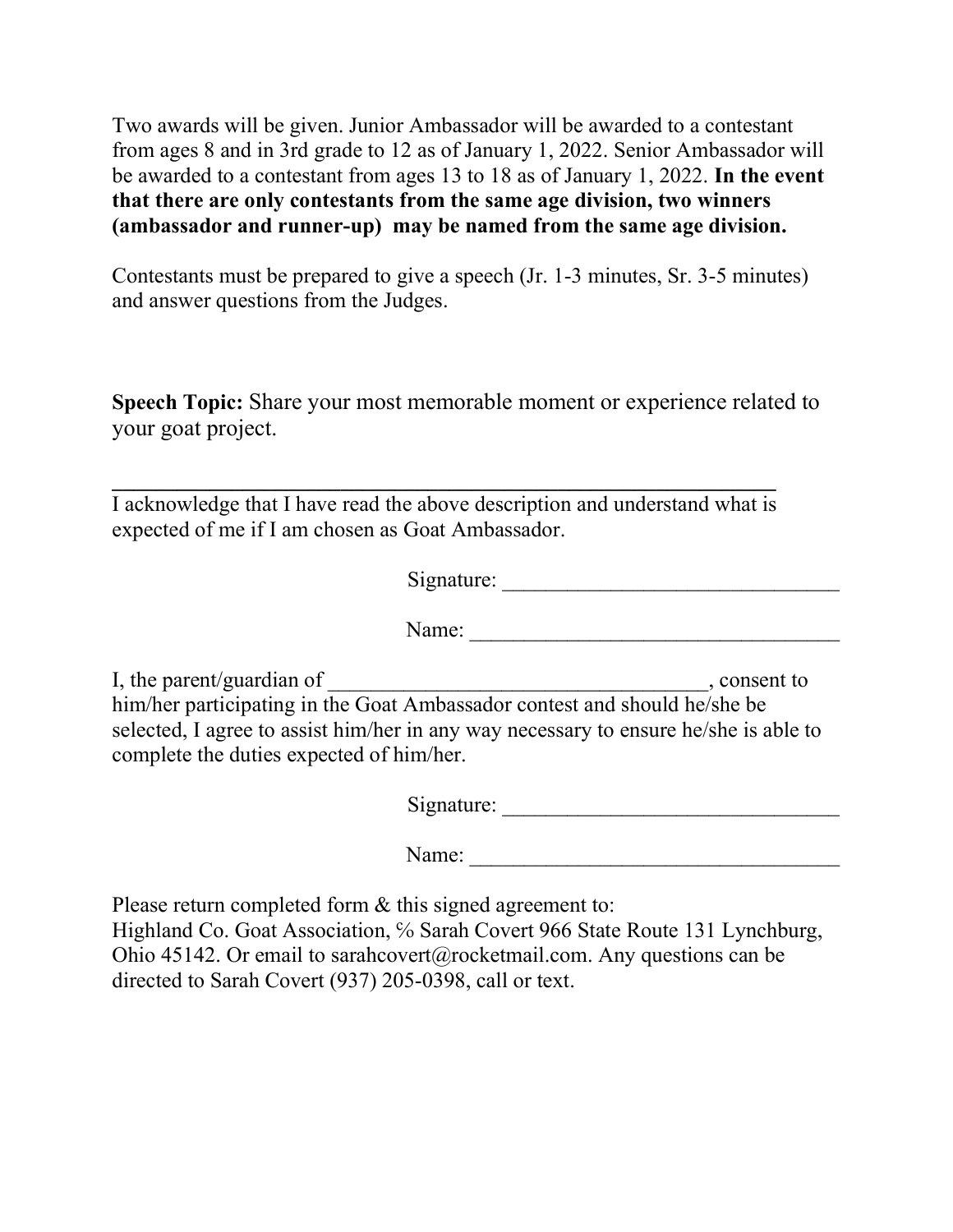| Name:                                                                                                  |  |  |
|--------------------------------------------------------------------------------------------------------|--|--|
|                                                                                                        |  |  |
| $City/State$ $\qquad \qquad \qquad \qquad \qquad \qquad \qquad \qquad \qquad \qquad \qquad \text{Zip}$ |  |  |
|                                                                                                        |  |  |
|                                                                                                        |  |  |
| Please answer the following questions only in the space provided.                                      |  |  |
| Why do you want to be the Goat Ambassador?                                                             |  |  |
|                                                                                                        |  |  |
|                                                                                                        |  |  |
|                                                                                                        |  |  |
| ,我们也不能在这里的时候,我们也不能在这里的时候,我们也不能会在这里的时候,我们也不能会在这里的时候,我们也不能会在这里的时候,我们也不能会在这里的时候,我们也不                      |  |  |
| ,我们也不能在这里的时候,我们也不能在这里的时候,我们也不能会在这里的时候,我们也不能会在这里的时候,我们也不能会在这里的时候,我们也不能会在这里的时候,我们也                       |  |  |
| What makes you qualified to be the Goat Ambassador?                                                    |  |  |
|                                                                                                        |  |  |
|                                                                                                        |  |  |
|                                                                                                        |  |  |
|                                                                                                        |  |  |
|                                                                                                        |  |  |
| What are some of your school activities?                                                               |  |  |
|                                                                                                        |  |  |
|                                                                                                        |  |  |
| What are some of your other activities?                                                                |  |  |